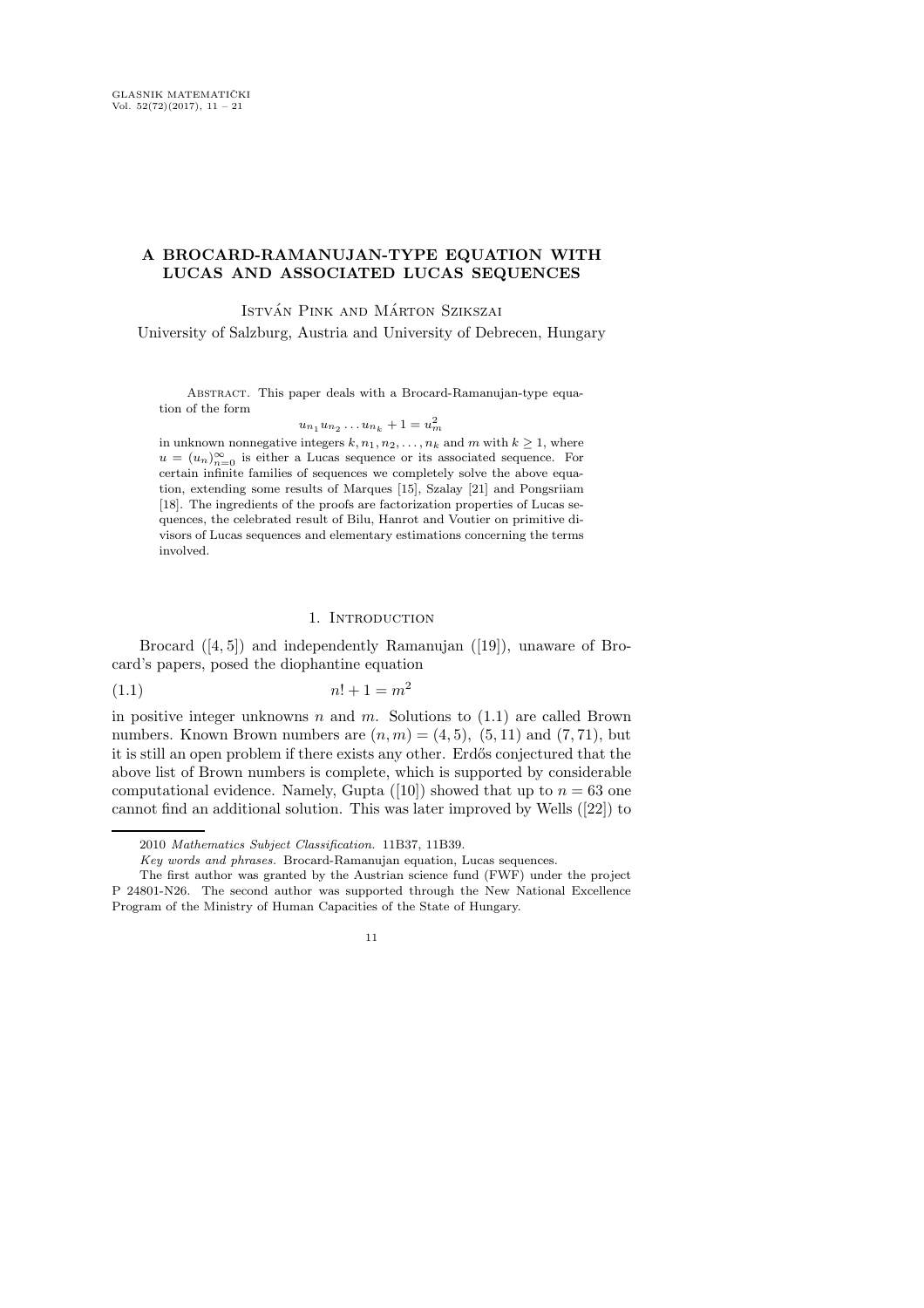$n \leq 10^7$  and by a joint work of Berndt and Galway [2] to  $n \leq 10^9$ . Further, Overholt ([16]) proved that a weaker version of the abc-conjecture implies the finiteness of Brown numbers, but his result does not give an effective upper bound on the sizes of the solutions.

Much study went into various generalizations of  $(1.1)$ . Dabrowski  $[6]$ verified finiteness for the setting

$$
n! + A = m^2
$$

with  $A \in \mathbb{Z}$ . However, his proof for square A still assumes a weaker version of the abc-conjecture. Another generalization was investigated by Berend and Osgood [1], who showed that if  $P \in \mathbb{Z}[x]$  is of degree at least 2, then the density of the set of positive integers  $n$  such that

$$
(1.2) \t\t P(x) = n!
$$

has a solution x, is zero. (1.2) was also considered by Erdős and Obláth ([9]) and Pollack and Shapiro ([17]) with  $P(x) = x^d \pm 1$  and  $d \ge 3$  being a prime. Provided that the full abc-conjecture holds, Luca ([13]) found that (1.2) can have only finitely many solutions. We would like to point the interested reader to another paper of Dąbrowski [7], where additional generalizations are mentioned.

Variants of (1.1) involving linear recurrences have also been studied. Since the focus of this paper is the solution of equations of such type, we introduce some of the definitions at this point. Let  $P$  and  $Q$  be nonzero coprime integers such that the polynomial  $x^2 - Px + Q$  has two distinct roots  $\alpha$  and  $\beta$  with the property that  $\alpha/\beta$  is not a root of unity. Define

$$
u_n = \frac{\alpha^n - \beta^n}{\alpha - \beta}
$$
 and  $v_n = \alpha^n + \beta^n$   $(n \ge 0).$ 

The sequences  $u = (u_n)_{n=0}^{\infty}$  and  $v = (v_n)_{n=0}^{\infty}$  are called the Lucas and associated Lucas sequences corresponding to the pair  $(P, Q)$ , respectively. Notable examples are the sequences of Fibonacci and Lucas numbers, both corresponding to the pair  $(1, -1)$ .

Luca and Shorey ([14]) investigated the equation

$$
u_nu_{n+1}\ldots u_{n+k-1}+t=y^l,
$$

where  $u = (u_n)_{n=0}^{\infty}$  is a Lucas sequence and t is not a power of some rational number. They proved effective finiteness results on the solutions. A more specific equation has been considered by Marques ([15]), namely: he completely solved a Fibonacci analogue of (1.1), the equation

$$
F_n F_{n+1} \dots F_{n+k-1} = F_m^2
$$

in positive integers  $m, n, k$  with  $k \geq 2$ . In fact, he considered  $k = 1$  as well, but fails to find the sporadic solutions in that case. A more general version

$$
G_{n_1} G_{n_2} \dots G_{n_k} + 1 = G_m^2
$$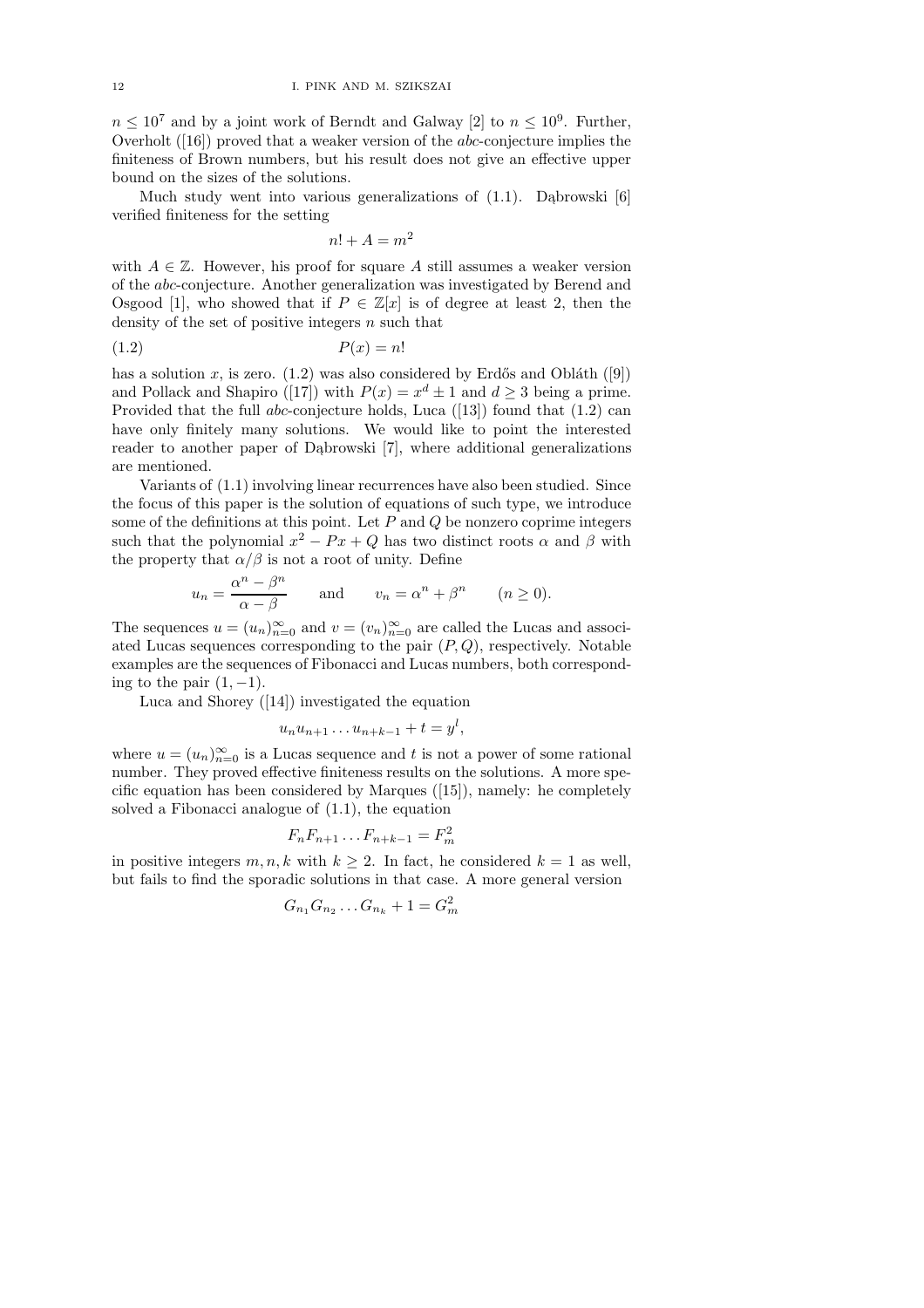was completely solved by Szalay  $([21])$ , where G can be taken as the sequence of Fibonacci, Lucas or balancing numbers. We mention that Pongsriiam ([18]) extended the existing results for Fibonacci and Lucas numbers further by relaxing the conditions on the indices even more and investigating additional equations.

In this paper, we consider the equations

$$
(1.3) \t\t\t u_{n_1} u_{n_2} \dots u_{n_k} + 1 = u_m^2
$$

and

$$
(1.4) \t v_{n_1}v_{n_2}\dots v_{n_k} + 1 = v_m^2
$$

in unknown nonnegative integers  $k, n_1, n_2, \ldots, n_k$  and m with  $k \geq 1$ ,  $n_1$  $n_2 < \cdots < n_k$ , where  $u = (u_n)_{n=0}^{\infty}$  and  $v = (v_n)_{n=0}^{\infty}$  are Lucas and associated Lucas sequences, respectively. We completely solve both (1.3) and (1.4) for the infinite families of sequences corresponding to the pairs of the form  $(P, \pm 1)$ except a certain case for which the reason of exclusion will be discussed later. This way, we obtain an extension of the above mentioned results of Marques [15] and Szalay [21], respectively. Our solution is based on factorization properties of Lucas and associated Lucas sequences, the celebrated result of Bilu, Hanrot and Voutier [3] on primitive prime divisors and last, but not least, elementary estimations on the sizes of terms involved.

#### 2. New RESULTS

Before formulating our results we make a quick note on "equivalent" solutions to (1.3) and (1.4). Let  $(k, n_1, n_2, \ldots, n_k, m)$  be a solution. Observe that if n is such that  $n \neq n_i$   $(i = 1, 2, ..., k)$  and  $u_n = 1$ , then the inclusion of n among the  $n<sub>i</sub>$ -s yields a new solution, where k is replaced by  $k + 1$ . Obviously, the same can be said about the simultaneous inclusion of two terms with −1 values. Further, exclusion of terms from the solution in the same way is also possible. We call the solutions obtained by such constructions equivalent. Since  $\pm 1$  values in Lucas and associated Lucas sequences can be listed explicitly without serious effort, see for instance, the papers of Hajdu and Szikszai [11,12], and to avoid unnecessarily large number of solutions, we restrict ourselves to the representative of these equivalence classes, where k is minimal.

Our first theorem concerns the complete solution of (1.3) for the pairs of the form  $(P, \pm 1)$ .

THEOREM 2.1. Let  $u = (u_n)_{n=0}^{\infty}$  be the Lucas sequence corresponding to the pair  $(P, \pm 1)$ . Further, if  $Q = -1$ , then suppose that  $P = 1$  or that m is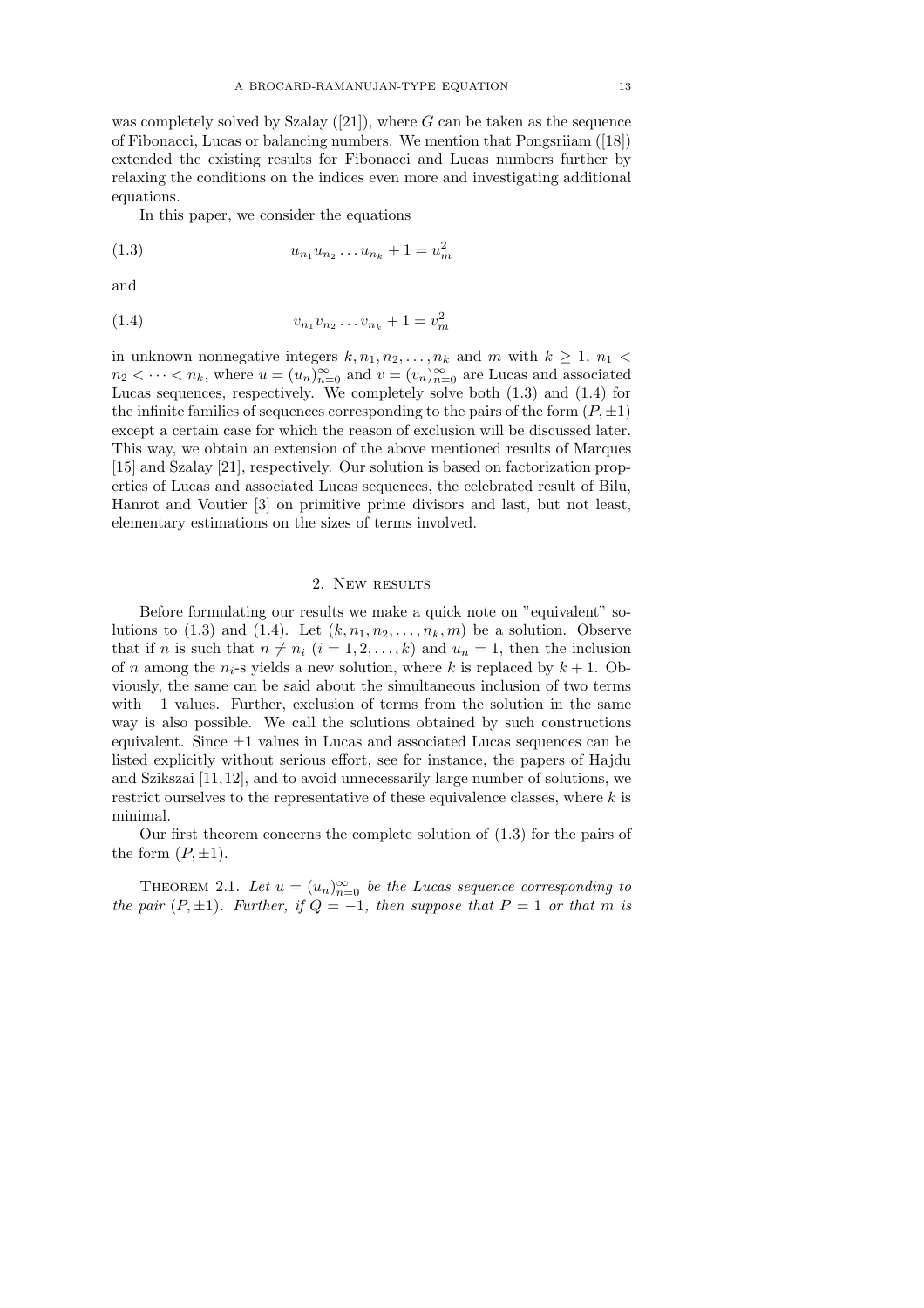odd. Then all solutions to equation (1.3) are given by

$$
(k, n_1, n_2, \dots, n_k, m) = \begin{cases} (1, 0, 1) \\ (2, m - 1, m + 1, m) & \text{if } Q = 1 \text{ or } Q = -1 \\ \text{and } m \text{ is odd,} \end{cases}
$$

except the sequence corresponding to  $(1,-1)$ , where  $(k, n_1, n_2, \ldots, n_k, m)$  $(1, 4, 3), (1, 6, 4)$  and  $(2, m - 2, m + 2, m)$  for even m are also solutions.

In the second theorem, we turn our attention to  $(1.4)$  and find it has no solution for the pairs of the form  $(P, \pm 1)$  apart from a few sporadic occurrences.

THEOREM 2.2. Let  $v = (v_n)_{n=0}^{\infty}$  be the associated Lucas sequence corresponding to the pair  $(P, \pm 1)$ . Then  $(1.4)$  has no solution, except

$$
(k, n_1, n_2, \ldots, n_k, m) = (1, 1, 0)
$$

when  $(P, Q) = (3, \pm 1)$  and

$$
(k, n_1, n_2, \dots, n_k, m) = (1, 2, 0), (2, 0, 3, 2)
$$

when  $(P,Q) = (1,-1)$ .

One may observe that in Theorem 2.2, the case  $Q = -1$  does not require any restrictions on  $P$  or  $m$ . We discuss the reasons after the proofs are given.

In the following remark, we establish connection between a problem proposed in a paper of Dabrowksi and Ulas [8] and our results.

REMARK 2.3. The results of Theorem 2.1 and 2.2 yields a partial answer to Problem  $4.10$  in the extensive paper of Dabrowski and Ulas  $[8]$ . There the authors ask for the description of the set of increasing functions  $f : \mathbb{N}_+ \to \mathbb{N}_+$ such that

$$
f(1)f(2)...f(n) + 1 = f(m)^2
$$

has no solutions. Since the polynomials

$$
x^2 - Px \pm 1
$$

have a dominant root, whenever  $|P| > 2$ , we know that u and v are increasing at an exponential rate, thus falling under the scope of the above problem.

### 3. Preliminary results

In what follows, we establish the background used in the proofs of our results. The first lemma concerns various factorization properties of Lucas and associated Lucas sequences.

LEMMA 3.1. Let  $u = (u_n)_{n=0}^{\infty}$  and  $v = (v_n)_{n=0}^{\infty}$  be the Lucas and associated Lucas sequences corresponding to the pair  $(P,Q)$ , respectively. The following properties hold.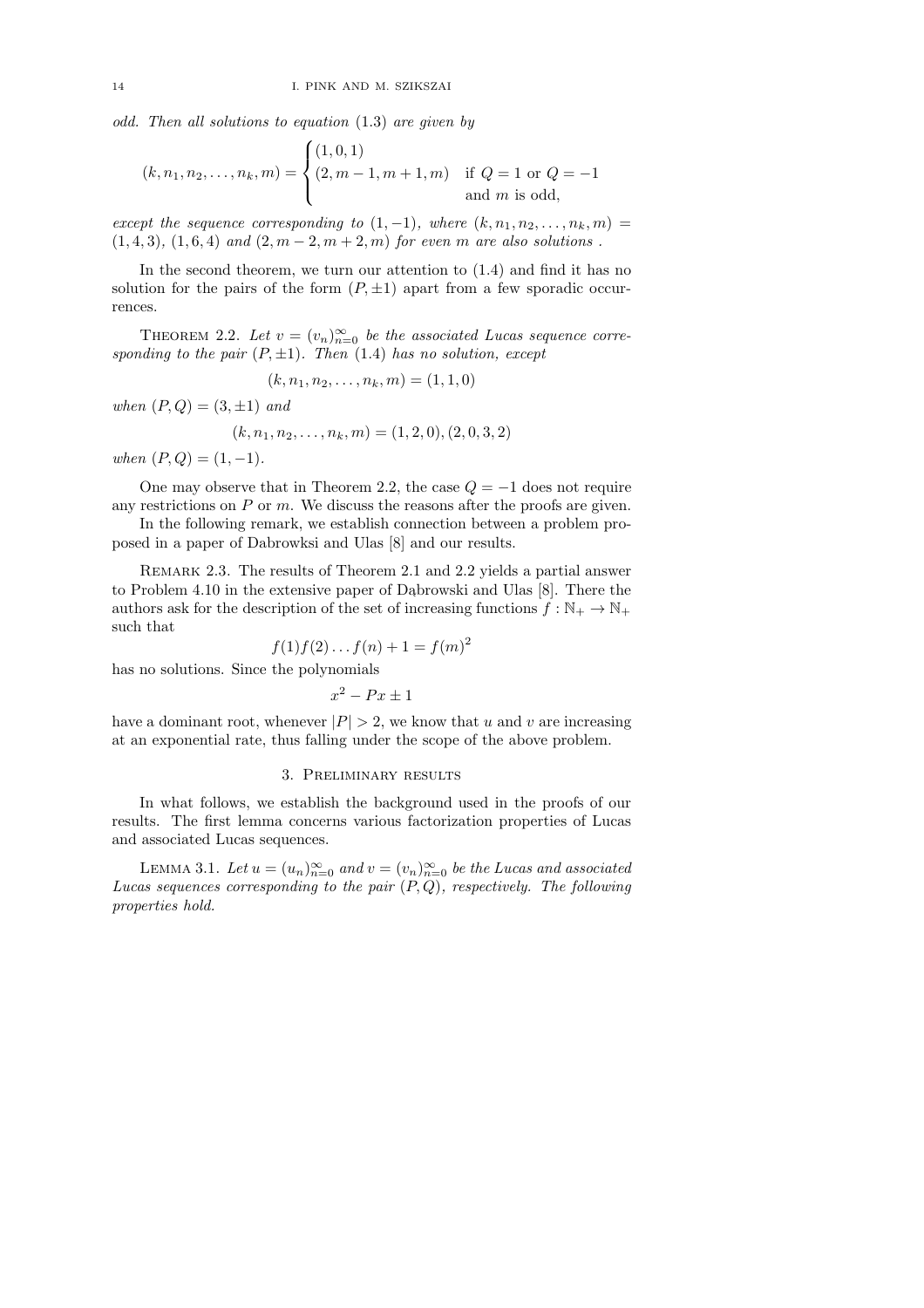i)  $v_n = u_{2n}/u_n;$ ii) if  $Q = 1$ , then  $u_n^2 - 1 = u_{n-1}u_{n+1}$ ; iii) if  $Q = -1$  and n is odd, then  $u_n^2 - 1 = u_{n-1}u_{n+1}$ ; iv) if  $Q = 1$  or  $Q = -1$  and n is even, then  $v_n^2 - 1 = u_{3n}/u_n$ .

PROOF. All of the formulas can be obtained by using the defining relations of the sequences together with the Vieta's formula  $Q = \alpha \beta$ . We are not aware of any piece of literature that covers the whole statement in this form, however the book of Ribenboim [20] contains the relations scattered across Section 2.4.  $\Box$ 

If the factorization properties listed in Lemma 3.1 are applicable, both sides of our equations can be reduced to products involving terms of the sequences. The celebrated result of Bilu, Hanrot and Voutier [3] concerning primitive prime divisors is a powerful tool to compare the prime factors of these products. For the statement of the result we need the notion of primitive prime divisor. A prime p is said to be a primitive prime divisor of the  $u_n$  if  $p \mid u_n$ , but  $p \nmid u_m$  for every positive  $m < n$ .

LEMMA 3.2. Let  $u = (u_n)_{n=0}^{\infty}$  be the Lucas sequence corresponding to the pair  $(P, \pm 1)$ . Then  $u_n$  has a primitive prime divisor for every  $n > 13$ . Further, if  $(P,Q) \neq (1, -1)$ , then  $u_n$  admit a primitive prime divisor for every  $n \geq 5$ .

PROOF. In view of Theorem C in [3], it is enough to check if the pairs in Table 1 of [3] can yield any  $(P,Q)$  with  $Q = \pm 1$ . Since this is not the case, the first part of the statement follows. The second part is implied by Theorem D and Table 3 there. Note that the definition of primitive prime divisor in [3] do not allow primes dividing  $(\alpha - \beta)^2 = P^2 + 4Q$ . П

Note that we introduced Lucas and associated Lucas sequences as exponential functions of the roots of certain polynomials. However, these sequences are also binary linear recurrences. We use this fact in our proofs to solve (1.3) and (1.4) in several special cases.

LEMMA 3.3. Let  $u = (u_n)_{n=0}^{\infty}$  and  $v = (v_n)_{n=0}^{\infty}$  be the Lucas and associated Lucas sequences corresponding to the pair  $(P,Q)$ . Then for every  $n \geq 0$  we have

 $u_{n+2} = Pu_{n+1} - Qu_n$  and  $v_{n+2} = Pv_{n+1} - Qv_n$ with  $u_0 = 0$ ,  $u_1 = 1$ ,  $v_0 = 2$  and  $v_1 = P$ .

PROOF. This is just an equivalent definition of the sequences.

Finally, we present a technical lemma needed to work out the case of  $(1.4)$  when  $Q = -1$ , m is odd. There we do not have any useful factorization properties and need to rely on another approach.

 $\Box$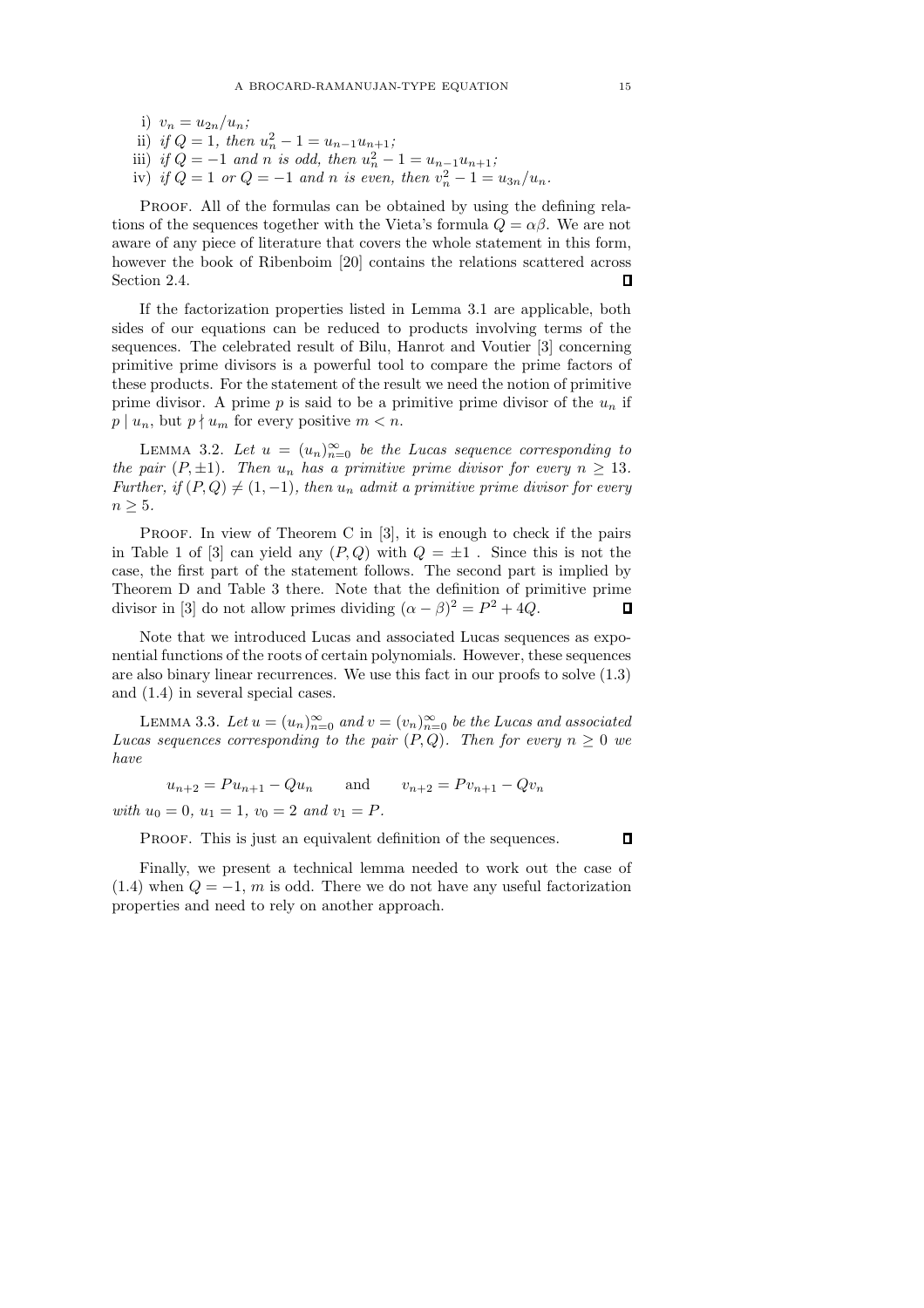LEMMA 3.4. Let  $2 \leq n_1 < n_2 < \cdots < n_k$  be positive integers with  $k \geq 1$ and let  $x > 1$  be a positive real number. Consider the function

(3.1) 
$$
f(x) = f_{n_1, n_2, \cdots, n_k}(x) := \left(1 + \frac{1}{x^{2n_1}}\right) \cdots \left(1 + \frac{1}{x^{2n_k}}\right).
$$

Then

$$
(3.2) \t\t f(x) = 1 + \xi,
$$

where

(3.3) 
$$
\frac{1}{x^{2n_1}} \le \xi < e^{\frac{1}{x^2(x^2-1)}} - 1.
$$

Further, for  $x \geq 1 + \sqrt{2}$  the representation (3.2) holds with

(3.4) 
$$
\frac{1}{x^{2n_1}} \le \xi < 0.037.
$$

PROOF. One can easily see from  $(3.1)$  that for any positive value  $x > 1$  the function  $f(x)$  can be written in the form (3.2) with some  $\xi > 0$ . Since  $k \ge 1$ , we have  $\frac{1}{x^{2n_1}} \leq \xi$  proving the lower bound in (3.3) (and (3.4)). For obtaining the upper bound in (3.3) we combine (3.2) with the inequality between the geometric and arithmetic means. Since

$$
\prod_{i=1}^k \left(1 + \frac{1}{x^{2n_i}}\right) \le \left(\frac{k + \sum_{i=1}^k \frac{1}{x^{2n_i}}}{k}\right)^k = \left(1 + \frac{\sum_{i=1}^k \frac{1}{x^{2n_i}}}{k}\right)^k,
$$

we get

(3.5) 
$$
1 + \xi = f(x) \le \left(1 + \frac{\sum_{i=1}^{k} \frac{1}{x^{2n_i}}}{k}\right)^k.
$$

By assumption  $2 \leq n_1 < n_2 < \cdots < n_k$  are integers and we have that  $n_i \geq n_1 + (i - 1)$  for  $1 \leq i \leq k$ , whence by  $x > 1$  (and  $n_1 \geq 2$ ) we may write (3.6)

$$
\sum_{i=1}^k \frac{1}{x^{2n_i}} \le \frac{1}{x^{2n_1}} \left( 1 + \frac{1}{x^2} + \dots + \frac{1}{x^{2(k-1)}} \right) < \frac{x^2/(x^2 - 1)}{x^{2n_1}} \le \frac{1}{x^2(x^2 - 1)}.
$$

Now, the combination of (3.5) and (3.6) gives

$$
1 + \xi \le \left(1 + \frac{\sum_{i=1}^k \frac{1}{x^{2n_i}}}{k}\right)^k < e^{\frac{1}{x^2(x^2 - 1)}},
$$

which proves the upper bound  $(3.3)$ . Finally, the upper bound in  $(3.4)$  is an easy consequence of the upper bound in (3.3) with  $x \ge 1 + \sqrt{2}$ .  $\Box$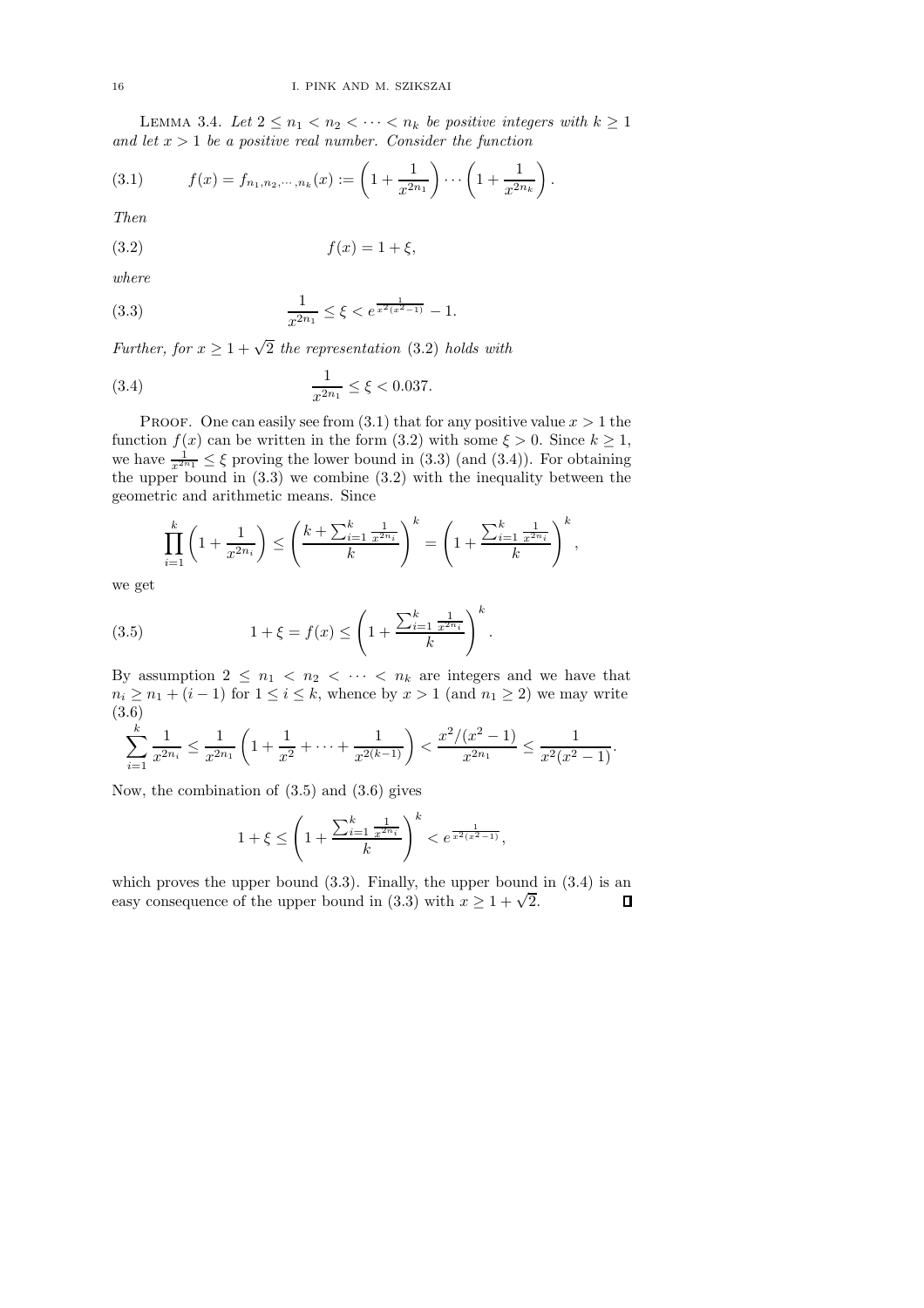#### 4. Proofs of the Theorems

PROOF OF THEOREM 2.1. Note that the choice  $(P,Q) = (\pm 1, -1)$  gives the sequence of Fibonacci numbers or the Fibonacci numbers with alternating signs. In these cases, solutions can be obtained trivially from the results of Szalay [21]. Hence, without further mention, we suppose that  $(P,Q) \neq$  $(\pm 1, -1).$ 

Let  $u = (u_n)_{n=0}^{\infty}$  be the Lucas sequence corresponding to the pair  $(P, \pm 1)$ . Substract 1 from both sides of (1.3) to get

$$
u_{n_1}u_{n_2}\dots u_{n_k}=u_m^2-1.
$$

Depending on Q we apply either ii) or iii) of Lemma 3.1. This yields

$$
(4.1) \t\t\t  $u_{n_1}u_{n_2}\ldots u_{n_k}=u_{m-1}u_{m+1}.$
$$

First suppose that  $m \geq 6$ . From Lemma 3.2 it follows that both  $u_{m-1}$  and  $u_{m+1}$  admits a primitive prime divisor. Comparing the prime factors on both side of (4.1), a simple argument shows that  $u_{n_k} = u_{m+1}$  and  $u_{n_{k-1}} = u_{m-1}$ . Thus  $k = 2$  and all the solutions in this case are given by

$$
(k, n_1, n_2, \ldots, n_k, m) = (2, m - 1, m + 1, m).
$$

Now assume  $m \leq 5$ . Note that  $n_k \leq 6$  also holds in this case. Otherwise, using Lemma 3.2 and a simple argument we show that there are no solutions. Observe that using Lemma 3.3 for a fixed value of  $Q$  we can write  $u_n$  as a polynomial in P. For instance, take  $Q = -1$ . Then the first few terms of u are 0, 1, P,  $P^2 + 1$ ,  $P^3 + 2P$ , .... Since  $Q = \pm 1$  and we only have finitely many possibilities for  $n_1, n_2, \ldots, n_k$  and m, we can check all of the corresponding polynomial equations and obtain the result.  $\Box$ 

PROOF OF THEOREM 2.2. As in the proof of Theorem 2.1 we can exclude the case  $(P,Q) = (\pm 1, -1)$ , since it gives the sequence of Lucas numbers or the Lucas numbers with alternating signs, and those were also completely treated by Szalay [21].

Let  $v = (v_n)_{n=0}^{\infty}$  be the associated Lucas sequence corresponding to the pair  $(P, 1)$ . Substract 1 from both sides of  $(1.4)$ . We apply i) and iv) of Lemma 3.1 to get

.

(4.2) 
$$
\frac{u_{2n_1}}{u_{n_1}} \frac{u_{2n_2}}{u_{n_2}} \cdots \frac{u_{2n_k}}{u_{n_k}} = \frac{u_{3m}}{u_m}
$$

If  $m \leq 4$ , then  $2n_k \leq 12$ , otherwise, by Lemma 3.2, we would have that  $u_{2n_k}$  admit a factor that does not divide the right hand side of (4.2). Using Lemma 3.3 we write the terms of  $v$  as polynomials in  $P$ . The first several terms are 2, P,  $P^2 - 2$ ,  $P^3 - 3P$  .... Using this we can reduce (1.4) to a polynomial equation and with  $n_1, n_2, \ldots, n_k$  and m bounded we check all of the possibilities.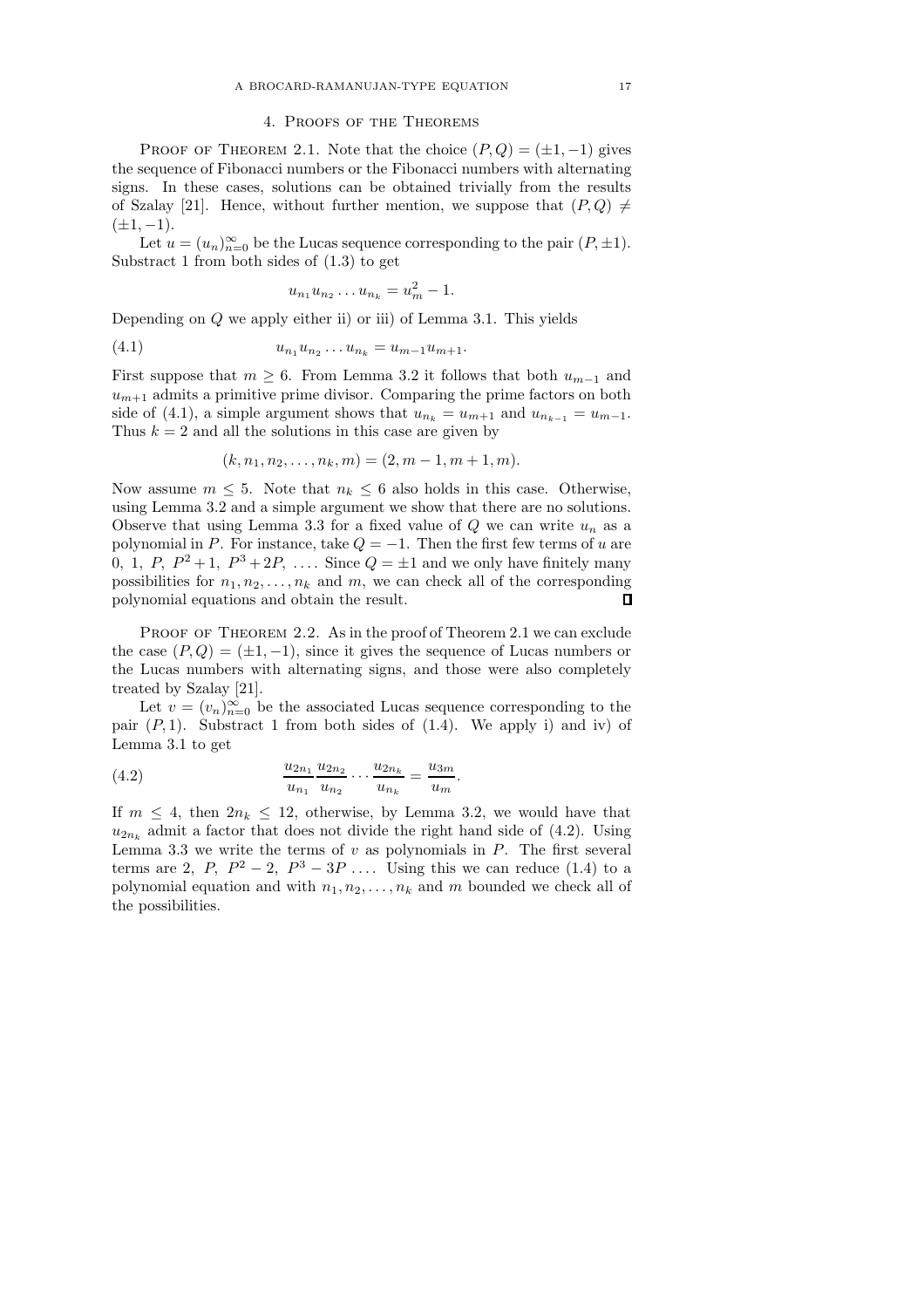It remains to consider  $m \geq 5$ . By Lemma 3.2, both  $u_m$  and  $u_{3m}$  admit a primitive prime divisor and a simple argument shows that  $3m = 2n_k$ . First, assume that  $k = 1$ . Then  $(4.2)$  becomes

$$
\frac{u_{2n_1}}{u_{n_1}} = \frac{u_{3m}}{u_m}.
$$

Eliminate  $u_{2n_1} = u_{3m}$  to get  $u_m = u_{n_1}$ . Now Lemma 3.2 implies  $m = n_1$ , contradicting  $3m = 2n_1$ .

Take  $k = 2$ . By rearranging the terms in  $(4.2)$  the equation simplifies to

$$
u_{2n_1}u_m = u_{n_2}u_{n_1}.
$$

Since  $u_m$  has a primitive divisor, we can get  $m = n_2$  and  $m = n_1$ . The former is not possible, thus  $m = n_1$  and we divide both sides to get

$$
u_{2n_1}=u_{n_2}.
$$

Observe that  $n_2 = \frac{3}{2}m > 5$  and hence  $u_{n_2}$  has a primitive prime divisor. This yields  $2n_1 = n_2$ . Now we have the relations  $3m = 2n_2$ ,  $2n_2 = 4n_1$  and  $4n_1 = 4m$ , leading to a contradiction.

Finally, assume that  $k \geq 3$ . We rearrange the terms and eliminate  $u_{3m} =$  $u_{2n_k}$  to get

$$
u_{2n_1}u_{2n_2}\ldots u_{2n_{k-1}}u_m=u_{n_1}u_{n_2}\ldots u_{n_k}.
$$

Like before,  $m = n_k$  is not a possibility. But  $u_{n_k}$  has a primitive divisor, and we find that  $n_k = 2n_{k-1}$ . Now  $3m = 2n_k = 4n_{k-1}$  and hence  $n_{k-2} < n_{k-1}$  $\frac{3}{4}m$ . We know that  $u_m$  has a primitive divisor implying  $m = n_{k-1}$ . Once more, we find a contradiction, finishing the proof for  $Q = 1$ .

When  $Q = -1$  and m is even we can verify the statement in an analogous way. However, when m is odd and  $Q = -1$  we do not have any useful factorization properties and hence prove it differently.

Consider equation (1.4) in positive integer unknowns  $(n_1, n_2, \dots, n_k, m)$ with  $1 \leq n_1 < n_2 < \cdots < n_k$  and  $m \geq 1$  odd. If among the numbers  $1 \leq n_1 < n_2 < \cdots < n_k$  there exists at least one  $n_i$  which is odd then  $P = v_1 | v_{n_i}$  and since m is also odd we have that  $P = v_1 | v_m$  also holds. Hence equation (1.4) implies  $P|1$ , which is, by  $|P| \ge 2$  a contradiction. Thus in what follows, we may suppose that all the numbers  $n_i$   $(1 \leq i \leq k)$  are even and hence we may also assume that  $n_1 \geq 2$ . Since  $v_j = \alpha^j + \beta^j$ ,  $\alpha \beta = -1$ , m is odd,  $\alpha$  is a real number and each  $n_i$   $(1 \leq i \leq k)$  is even, equation (1.4) can be rewritten as

(4.3) 
$$
|\alpha|^t \left(1 + \frac{1}{|\alpha|^{2n_1}}\right) \cdots \left(1 + \frac{1}{|\alpha|^{2n_k}}\right) = |\alpha|^{2m} + \frac{1}{|\alpha|^{2m}} - 3.
$$

where  $t = n_1 + n_2 + \cdots + n_k$ . By dividing both sides of (4.3) by  $|\alpha|^t$  and using Lemma 3.4 with  $x = |\alpha| \ge 1 + \sqrt{2}$  we get that

(4.4) 
$$
\frac{3}{|\alpha|^t} + 1 + \xi = |\alpha|^{2m-t} + \frac{1}{|\alpha|^{2m+t}}.
$$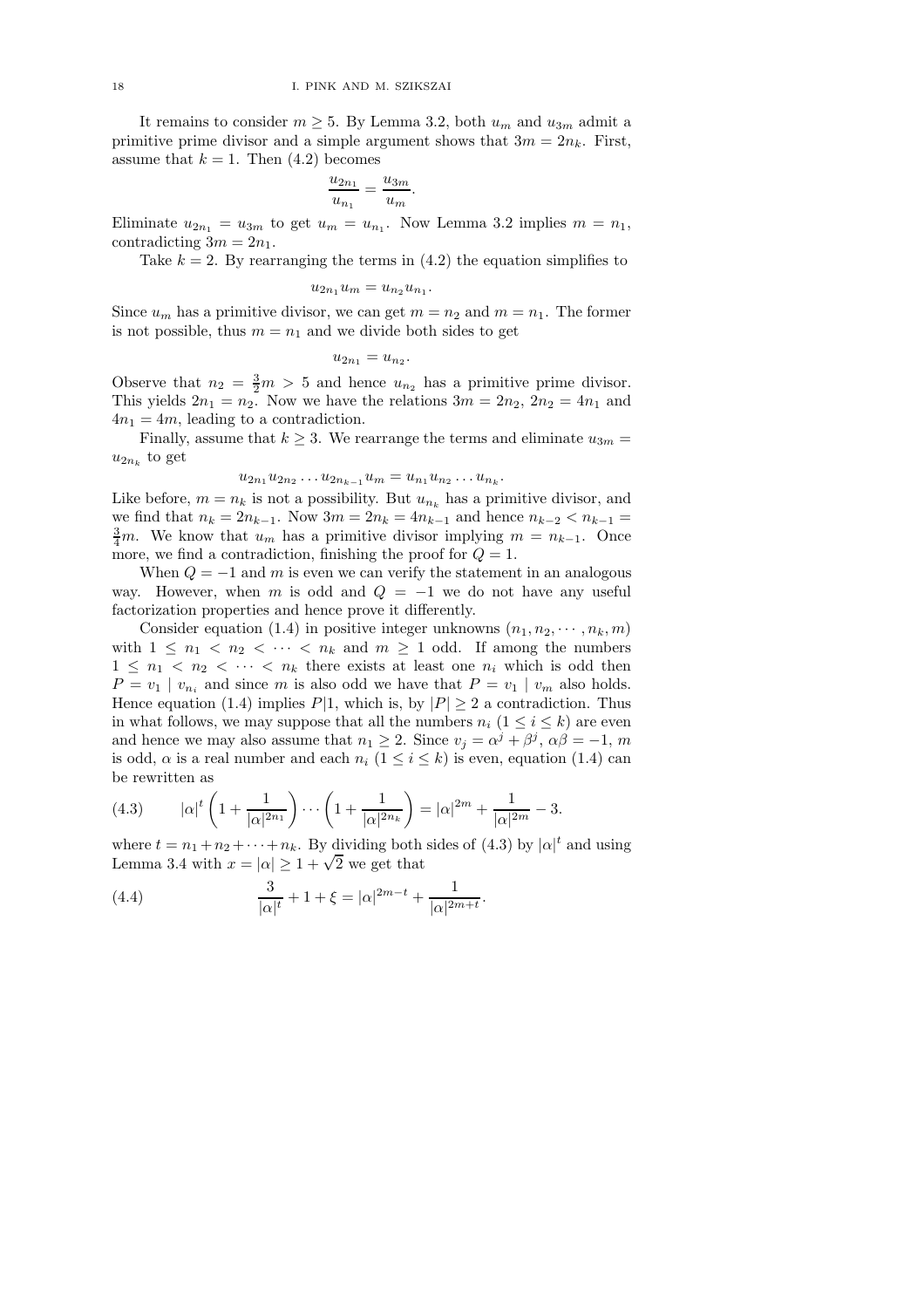where  $\xi$  satisfies (3.4), that is  $\frac{1}{x^{2n_1}} \leq \xi < 0.037$ .

We distinguish three subcases according to  $2m = t$ ,  $2m < t$  and  $2m > t$ , respectively.

CASE I:  $2m = t$ . If  $2m = t$ , then  $|\alpha|^{2m-t} = 1$  and hence (4.4) leads to

$$
\frac{3}{|\alpha|^{2m}}+\xi=\frac{1}{|\alpha|^{4m}},
$$

which, by  $\xi > 0$ ,  $m \ge 1$  and  $|\alpha| \ge 1 + \sqrt{2}$ , leads to a contradiction.

CASE II:  $2m < t$ . If  $2m < t$ , then, since  $2m$  and t are integers, it follows that  $2m - t \leq -1$  and hence  $|\alpha|^{2m-t} \leq \frac{1}{|\alpha|}$ . We have  $m \geq 1$  and  $t \geq n_1 \geq 2$ implying  $\frac{1}{|\alpha|^{2m+t}} \leq \frac{1}{|\alpha|^4}$ . Using these and the facts that  $\frac{3}{|\alpha|^t} > 0$  and  $\xi > 0$ , equation (4.4) leads to

$$
1 < \frac{1}{|\alpha|} + \frac{1}{|\alpha|^4},
$$

which is a contradiction in view of  $|\alpha| \geq 1 + \sqrt{2}$ .

CASE III:  $2m > t$ . If  $2m > t$ , then, since  $2m$  and t are integers, it follows that  $2m-t \geq 1$  and hence  $|\alpha|^{2m-t} \geq |\alpha|$ . By  $t \geq n_1 \geq 2$  it implies  $\frac{3}{|\alpha|^t} \leq \frac{3}{|\alpha|^2}$ . Further, by (3.4) of Lemma 3.4 we know that  $\xi > 0$  is a positive number with  $\xi < 0.037$ . Putting the above informations together and observing that  $\frac{1}{|\alpha|^{2m+t}} > 0$  we see that  $(4.4)$  leads to

$$
|\alpha| < 1 + \xi + \frac{3}{|\alpha|^t} \le 1.037 + \frac{3}{|\alpha|^2},
$$

which is a contradiction again in view of  $|\alpha| \geq 1 + \sqrt{2}$ . This finishes the proof.  $\Box$ 

We finish the paper by some notes. The first one concerns the differences in the assumptions of the theorems.

REMARK 4.1. One may observe that Lemma 3.4 could have been extended in a way to solve the case excluded by the conditions of Theorem 2.1, but not by those of Theorem 2.2. However, the main difference show up in the application of such a technical lemma. In fact, the authors are not sure if there is an elementary way in which one can solve this remaining equation, at least as easily as for associated Lucas sequences. Since one of our goals is to keep the integrity of the paper by not considering anything else than certain divisibility properties and trivial estimates, we omit it. Neverthless, the interested reader is encouraged to solve this "elusive" equation either by disproving our intuition our applying deeper methods.

In what follows, we mention two possible generalizations.

Remark 4.2. In the paper of Bilu, Hanrot and Voutier [3], there are analogous results for Lehmer sequences as for Lucas sequences. Since factorization properties are very similar, one can expect a similar way to solve (1.3)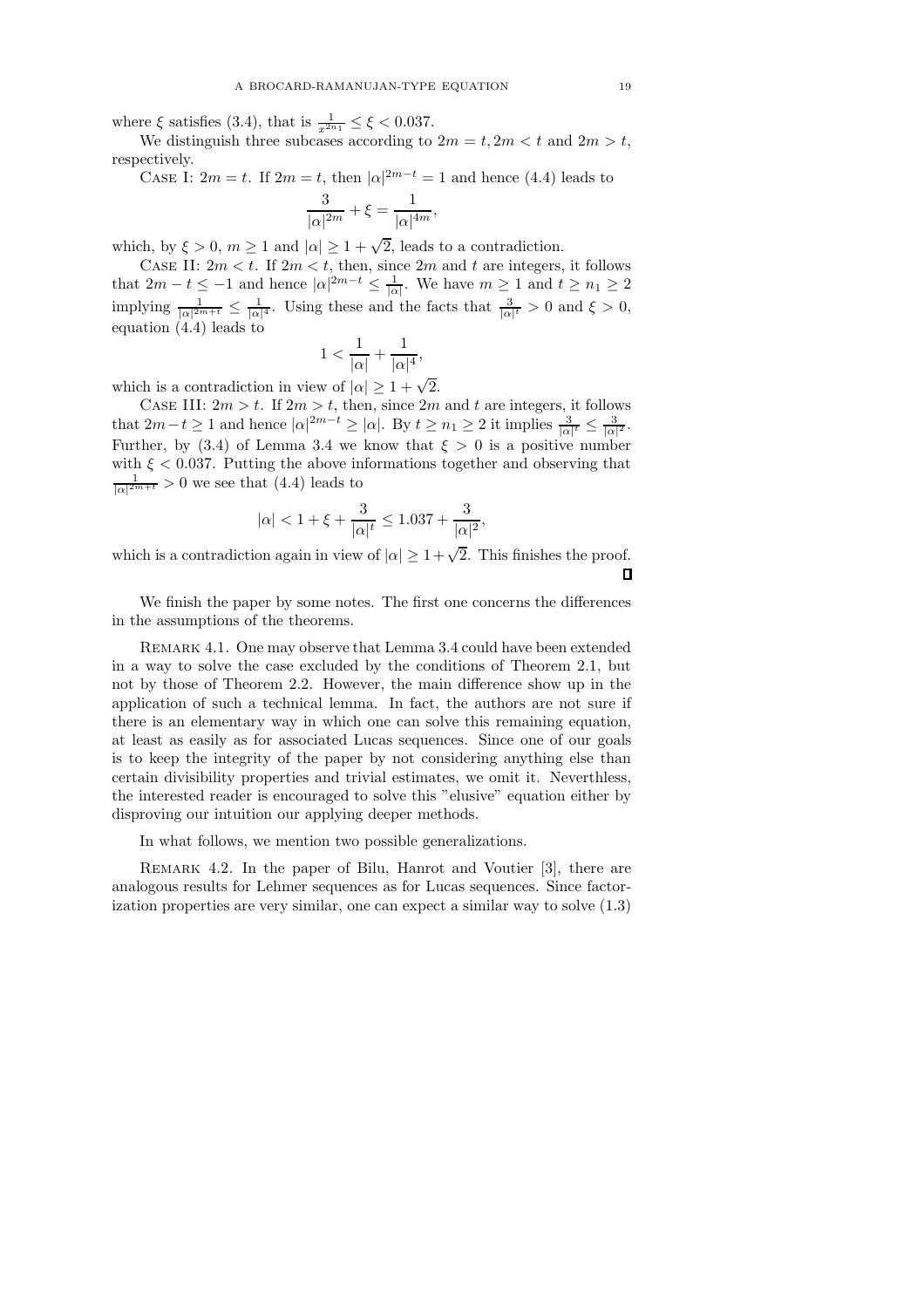and (1.4) with Lehmer sequences instead of Lucas sequences. However, the authors predict that either a different proof or a considerable modification of the last part of the proof of Theorem 2.2 is needed.

REMARK 4.3. As it was mentioned in the Introduction, Pongsriiam ([18]) made further improvements on the results of Marques [15] and Szalay [21] by relaxing the conditions on the indices further. Namely, he allows the equality of the  $n_i$ -s in (1.3) and (1.4) and replaces +1 by  $\pm 1$ . The authors expect that the ideas presented in the proofs of Theorem 2.1 and 2.2 can be applied there as well to obtain complete solution for pairs of the form  $(P, \pm 1)$ .

In view of Remark 4.2 and 4.3, we formulate the following problems.

PROBLEM 4.1. Under the same assumptions as in Theorem 2.1 and 2.2, completely solve equation  $(1.3)$  and  $(1.4)$ , when u and v are replaced by Lehmer and associated Lehmer sequences, respectively.

PROBLEM 4.2. Under the same assumptions as in Theorem 2.1 and 2.2, completely solve the equations

$$
u_{n_1}^{\alpha_1} u_{n_2}^{\alpha_2} \dots u_{n_k}^{\alpha_k} \pm 1 = u_m^2
$$

and

$$
v_{n_1}^{\alpha_1} v_{n_2}^{\alpha_2} \dots v_{n_k}^{\alpha_k} \pm 1 = v_m^2
$$

to extend the results of Pongsriiam [18].

## Acknowledgements.

The authors would like to thank the anonymous referee for his/her useful comments and for drawing our attention towards the papers [7, 18]. The authors also thank Carlo Sanna for his careful reading of the draft and for his remarks which helped us improving it.

#### **REFERENCES**

- [1] D. Berend and C. Osgood, On the equation  $P(x) = n!$  and a question of Erdős, J. Number Theory 42 (1992), 189–193.
- [2] B. C. Berndt and W. F. Galway, On the Brocard-Ramanujan Diophantine equation  $n! + 1 = m^2$ , Ramanujan J. 4 (2000), 41-42.
- [3] Y. Bilu, G. Hanrot and P. Voutier, Existence of primitive divisors of Lucas and Lehmer numbers (with an appendix by M. Mignotte), J. Reine Angew. Math. 539 (2001), 75– 122.
- [4] H. Brocard, *Question 166*, Nouv. Corresp. Math. 2 (1876), 287.
- [5] H. Brocard, Question 1532, Nouv. Ann. Math. 4 (1885), 391.
- [6] A. Dąbrowski, On the Diophantine Equation  $x! + A = y^2$ , Nieuw Arch. Wisk. 14 (1996), 321–324.
- [7] A. Dabrowski, On the Brocard-Ramanujan problem and generalizations, Colloq. Math. 126 (2012), 105-110.
- [8] A. Dabrowski and M. Ulas, *Variations on the Brocard-Ramanujan equation*, J. Number Theory 133 (2013), 1168–1185.